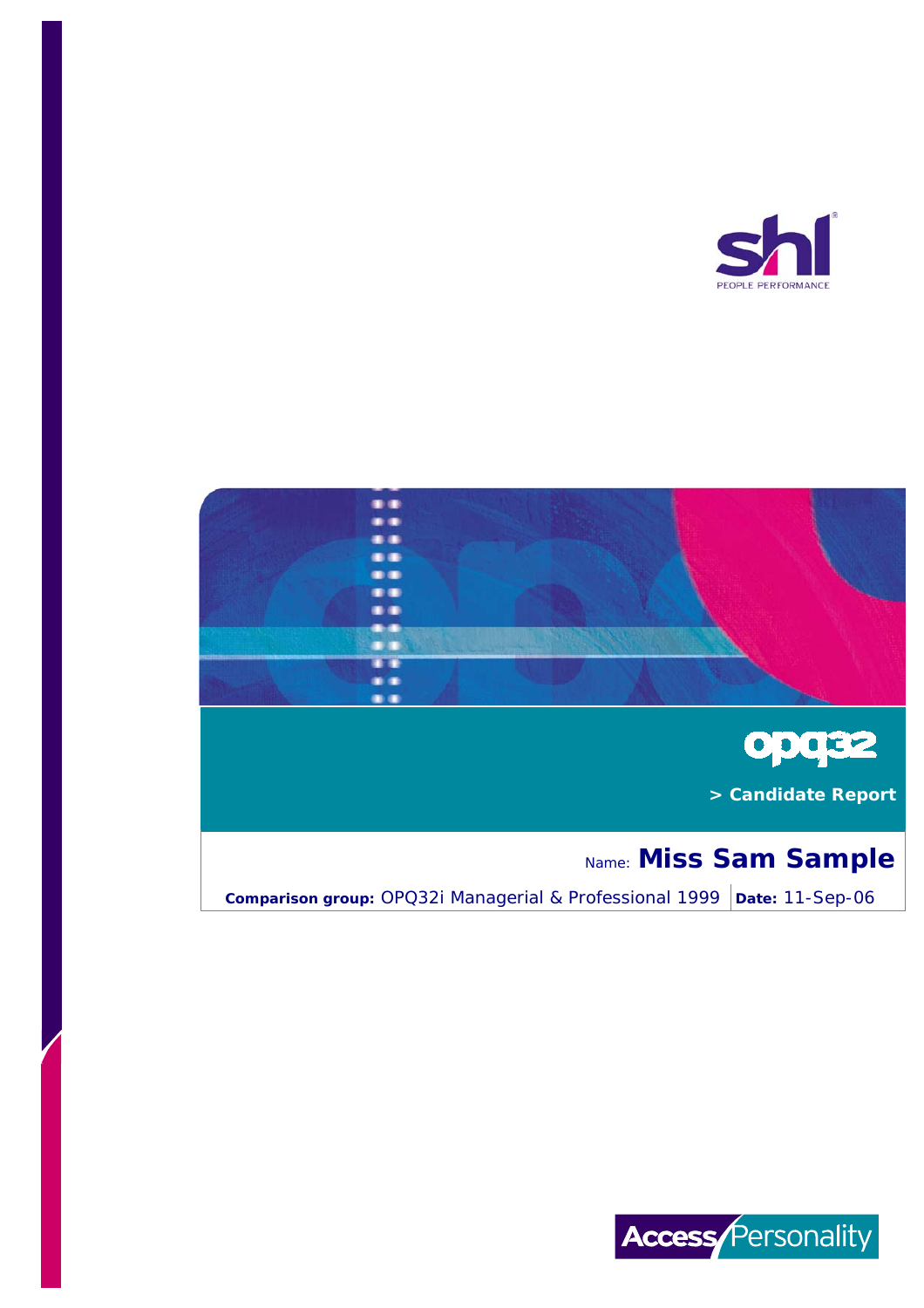# **INTRODUCTION**

This report is confidential and is intended for the sole use of the person who completed the questionnaire.

It has been given to you to provide some feedback about the analysis of your responses to the questionnaire which you recently completed.

The self-report personality questionnaire invited you to describe your behaviour, preferences and attitudes in relation to different aspects of your working life. It was chosen to give a broad picture of your current style. Your responses have been compared with a large group of people who have filled in the same questionnaire.

When considering this report's description of your personality, it is important to recognise that it is based on the answers you gave and is your own view, representing the way you see your behaviour, rather than how your personality might be described by another person. This self-report can nevertheless give important clues to understanding the way you see your style at work and it is likely to enable us to predict a good deal about your behaviour in different situations. This report links the information under three broad headings and summarises all of your responses to the questionnaire.

The specific application of the information will influence which sections of the report are most relevant. You may have already received personal feedback of these results, or had this offered to you. Whoever gave you feedback and/or this report should be qualified to answer your queries about any aspect of the report and provide a more detailed analysis of what the results mean for you.

The contents of this report are likely to be a good description of your behaviour at work for about 18 to 24 months, depending upon your work role and personal circumstances. If it is to be used in the future, consideration should be given to its continued relevance.

# **RELATIONSHIPS WITH PEOPLE**

# **Influence**

You see yourself as someone who is slightly more comfortable than most when selling ideas to others by persuasion and negotiation. However you like to balance taking charge of people, and allowing others to take this role. This suggests that you may tend to manage others through influencing. When it comes to expressing your views, you are very likely to say exactly what you think and are prepared to criticise people when you feel it is appropriate. You are also likely to stand by your own view, even if it differs from the majority opinion.

# **Sociability**

You are generally someone who feels confident in formal settings or when meeting new people. However, you are inclined to be more moderate in terms of your liveliness in a group, neither being very quiet and reserved nor particularly talkative and sociable. While you feel confident in many formal situations, you have a little less need than most to spend your time in the company of others.

# **Empathy**

You are likely to show very little interest in other people's personal problems at work and are more selective with your sympathy than other people, probably reserving your help and support for problems you consider serious enough to warrant attention. Furthermore you describe yourself as someone who has a slight tendency to talk openly about your successes. In terms of making decisions, you have an approach which

\_\_\_\_\_\_\_\_\_\_\_\_\_\_\_\_\_\_\_\_\_\_\_\_\_\_\_\_\_\_\_\_\_\_\_\_\_\_\_\_\_\_\_\_\_\_\_\_\_\_\_\_\_\_\_\_\_\_\_\_\_\_\_\_\_\_\_\_\_\_\_\_\_\_\_\_\_\_\_\_\_\_\_\_\_\_\_\_\_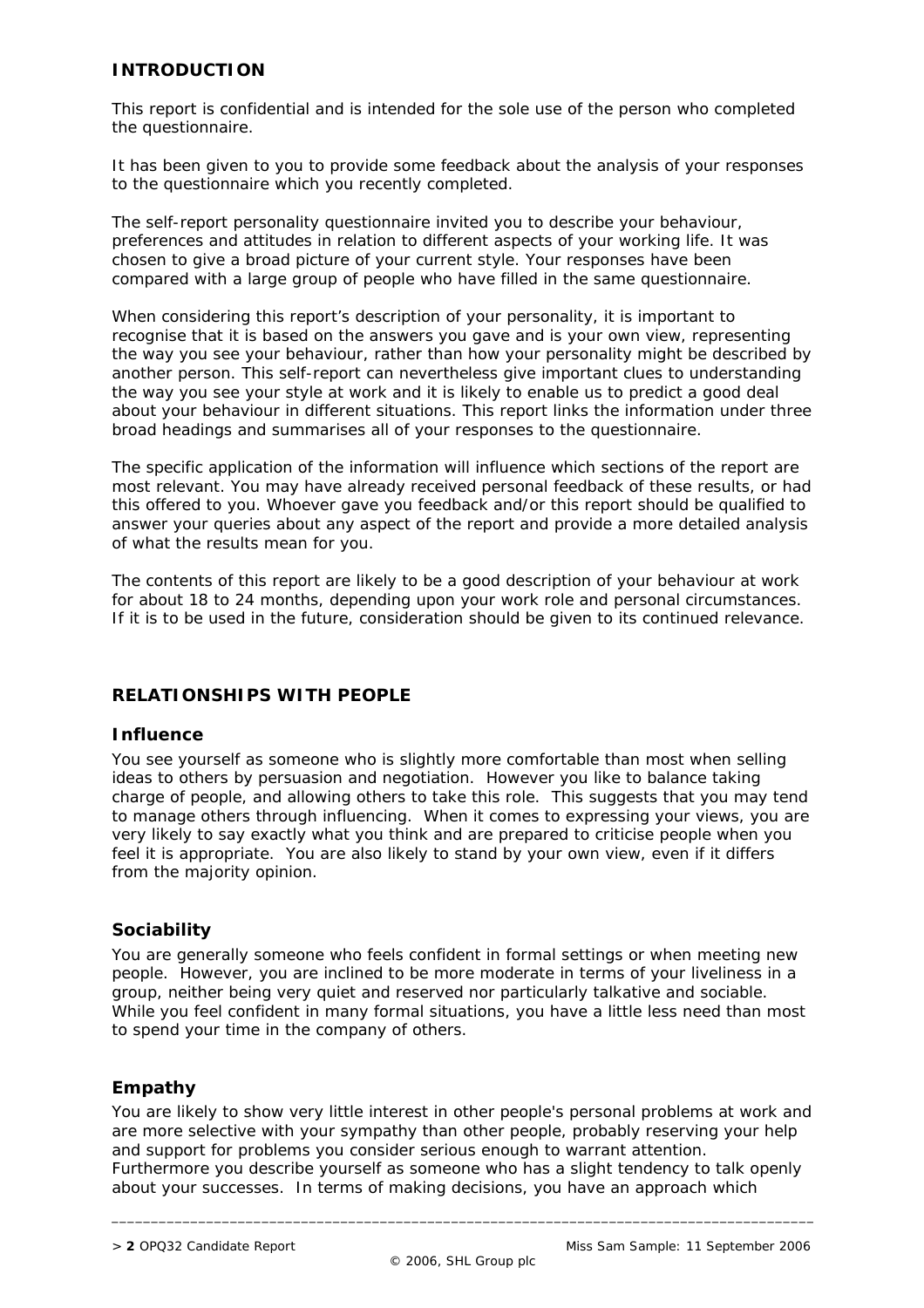balances the need to make a decision and the need for consultation as you are as likely to consult before a decision as the next person.

# **THINKING STYLE**

## **Analysis**

You have little interest in people's behaviour, and understanding what drives them. However, you are moderately comfortable working with numerical information. You are moderately interested in critically evaluating information and arguments.

#### **Creativity and Change**

You describe yourself as having a preference for using tried and tested methods when approaching tasks at work. In contrast you appear to enjoy theories and discussing abstract concepts. You are also likely to be fairly creative and likely to generate some ideas at work. You appear to neither crave novelty and variety nor actively seek to maintain a consistent routine. In terms of flexibility of approach, you are as likely as others to adapt your style to the situation or the people you are dealing with.

## **Structure**

You have a very strong preference for dealing with situations spontaneously as they arise rather than considering in advance how you might deal with them. You are more comfortable if other people pay more attention to the detailed aspects of a job. Generally you prefer to leave the planning and checking of work to others. You prefer to remain reasonably flexible to deadlines, understanding that a deadline will not always be met. You also describe yourself as neither sticking to rules rigidly nor consciously prepared to break them.

# **FEELINGS AND EMOTIONS**

#### **Emotion**

You may find that you are, in comparison to others, relatively free from anxiety on a day-to-day basis. You also tend to demonstrate a moderate level of tension before important events. You are very unlikely to feel offended by personal criticism. You tend to favour, on balance, a positive view of events rather than being one to take a bleak outlook. You may also strike a balance between being suspicious and trusting of others' motives. You display your emotions and feelings at work as much as other people.

#### **Energy and Drive**

You appear to have a slightly higher tendency than others to enjoy being active and thrive when you are kept busy. You like to balance winning with taking part in activities for their own sake. You like to make decisions really quickly rather than considering the issues at length. Furthermore, you appear to be fairly ambitious in your career and find more difficult targets can motivate you.

\_\_\_\_\_\_\_\_\_\_\_\_\_\_\_\_\_\_\_\_\_\_\_\_\_\_\_\_\_\_\_\_\_\_\_\_\_\_\_\_\_\_\_\_\_\_\_\_\_\_\_\_\_\_\_\_\_\_\_\_\_\_\_\_\_\_\_\_\_\_\_\_\_\_\_\_\_\_\_\_\_\_\_\_\_\_\_\_\_